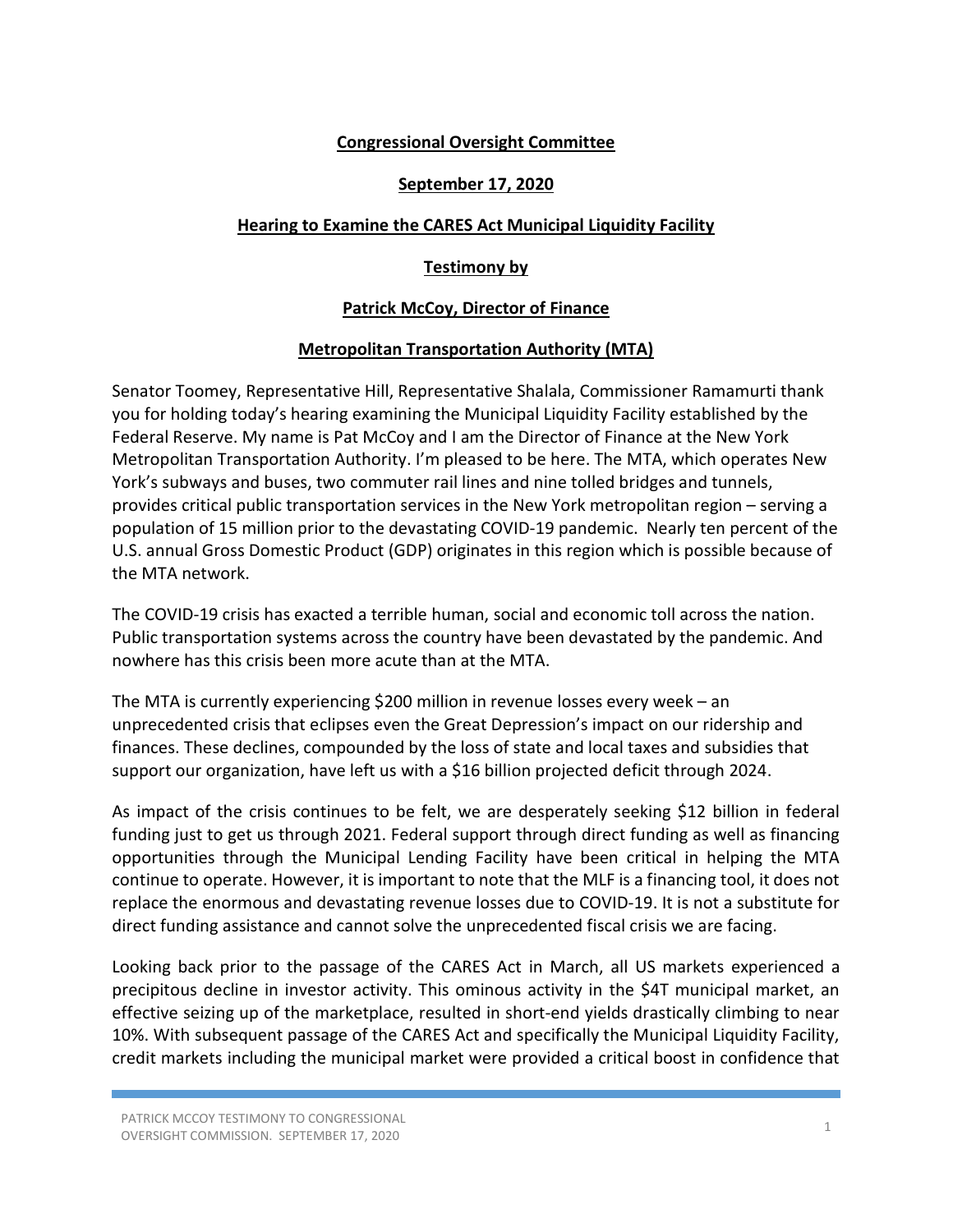had a tangible positive impact on the free flow of capital. While the MLF has not been utilized by many municipal issuers the mere fact that it was available provided investors with the confidence that municipal issuers had a liquid backstop available to purchase their short-term obligations. The reaction to this facility was felt immediately as credit spreads began to narrow shortly after the announcement of its availability. The MLF is an important backstop to desperately needed federal dollars, but issuances into the facility must be repaid within 36 months. That said, at the same time, the MLF has taken a somewhat limited view of its role as only to calm the short-term liquidity market when it could have taken a broader approach to provide effective credit subsidies, as it has with respect to corporate credit markets.

In the MTA's case, Variable Rate Demand Bonds (a municipal market equivalent of commercial paper) climbed from a weekly rate of 83 basis points to our maximum rate of 9%. After enactment of the CARES Act, short-term bond costs reduced significantly – our current daily and weekly resets are ranging from 3 to 10 basis points. However, to be clear the MTA as well as many states and municipalities across the country are still facing devastating challenges. While the CARES Act provided significant aid to private sector industries, the public sector did not fare as well.

To be clear: Before Covid-19 hit, the MTA was making the best progress it had seen in decades, with an expected \$81 million operating surplus in 2020, and six consecutive months of on-time performance above 80 percent and strong ridership. To achieve this, the MTA has cut almost \$3 billion of annually recurring expenses from our budget over the last decade and are in the process of cutting another \$300-400 million. We are aggressively consolidating functions and finding efficiencies to deliver customers the modern transportation system they deserve. The MTA has already identified \$540 million in cuts through reductions in consultant contracts, overtime and non-labor expenses in 2021.

Now, the MTA is preparing for drastic and necessary reductions that include possible service cuts of up to 40% on subways and up to 50% on the Long Island and Metro-North railroads – cuts that will reverberate throughout the entire economy. The MTA could potentially lay off more than 8,000 workers to reduce expenditures. This is compounded by a looming fare hike and potentially gutting the historic \$51.5 billion capital construction plan necessary to bring the 116-year-old system into the 21st Century. Without federal support for our \$12 billion request, we will be forced to take drastic and draconian actions that will have a profound negative impact on mobility in the New York Metropolitan region. We simply cannot cut our way out of this crisis.

Making matters worse, the MTA's credit ratings are experiencing extreme stress – our core credit, the Transportation Revenue Bond, providing a gross pledge of a diverse and deep revenue stream has been downgraded five times since March the most recent downgrade occurred on September 14 from Moody's Investors Service, which lowered their rating from A2 to A3. All four rating agencies rating the Transportation Revenue bond currently have the credit on a negative outlook.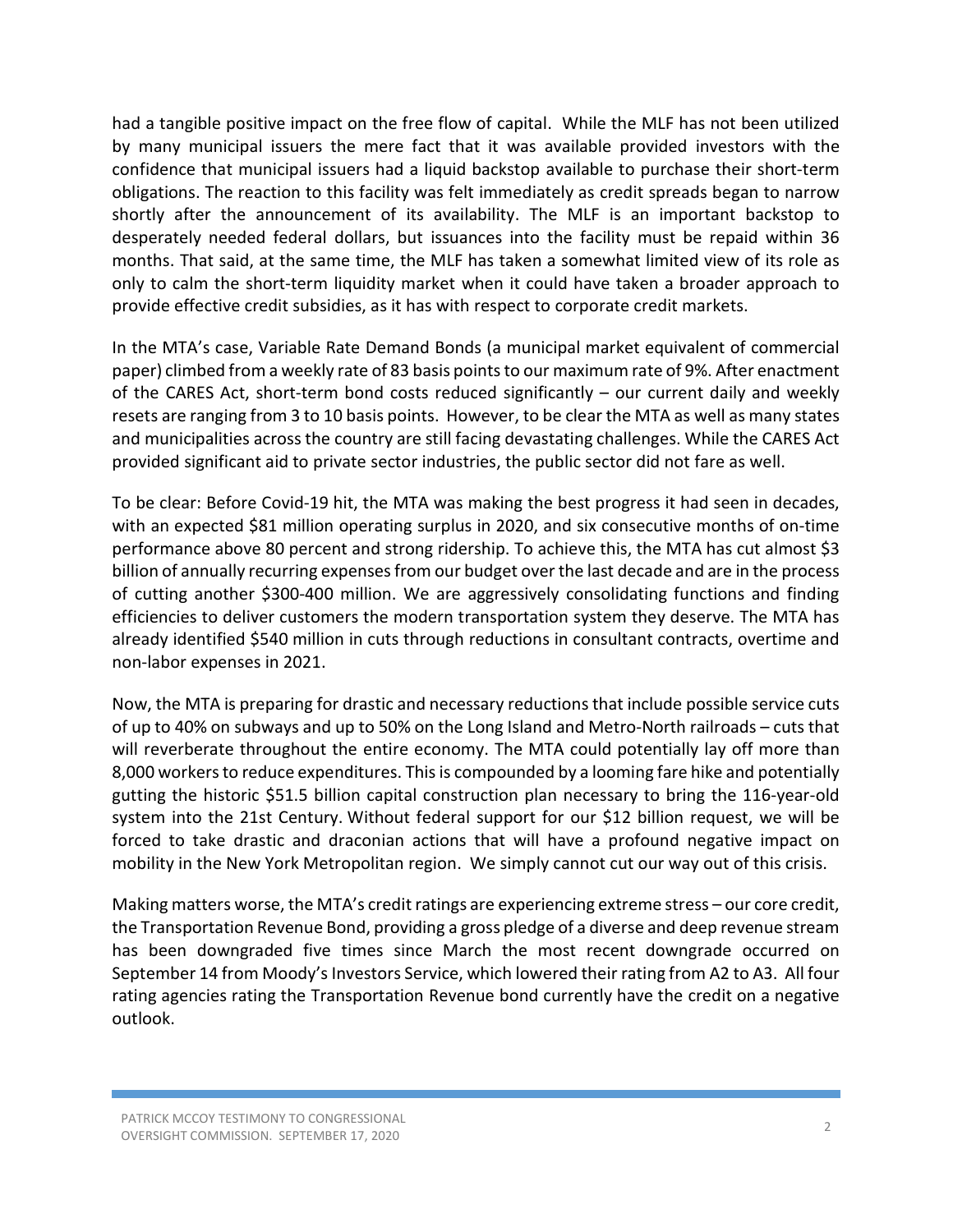The MTA is a capital-intensive organization that borrows in the public Capital Markets. We use the proceeds of these issues to fund a significant portion of our "state of good repair" program as well as needed expansion projects that target important underserviced areas of the MTA's 5,000 square mile service area spanning all of New York City and the seven surrounding counties. MTA's long-term credit spreads have increased by over 200 basis points since the crisis has begun. Which leads me back to the importance of the MLF.

The Federal Reserve Bank should maintain this program until this crisis plays out, many municipalities are likely to seek working capital solutions in the capital markets which could place a significant strain on the municipal market in the months ahead. The existence of this program as a buyer of last resort will ensure that credit spreads do not continue to widen which will only worsen an already unprecedented situation.

Section 4003(b)(4) of the CARES Act provided appropriation for the federal reserve to establish monetary policy that would give parameters to the Federal Reserve to create a lending or investing program (whether in the primary or the secondary market) in order to provide security to municipal issuers throughout the crisis. Other parts of CARES Act were carefully designed fiscal policy, such as bolstering already-existing programs like FTA apportionments. The Coronavirus Relief Fund additionally provided \$150 billion in funding that falls short of the current need estimated to be \$500B for States alone<sup>1</sup>.

To be clear: Fiscal policy providing new direct aid remains critical and urgent and monetary actions, particularly the MLF in the municipal market should be extended to ensure stable markets. Both remain necessary to blunt the negative impact COVID-19 is having and will continue to have on our economy in the near years to come.

The key point here is that again, as an issuer, I would prefer funding to financing, especially when it comes to MTA's revenue shortfalls and other operating challenges brought on by the COVID-19 pandemic.

The MTA was able to utilize the MLF in August with an issuance of \$450 million of Transportation Revenue Notes. I want to thank the State of New York and Senator Schumer for their advocacy on behalf of the MTA on this matter. The MTA has an extensive capital financing program with a large and diverse portfolio that totals \$46 billion of outstanding debt. The note issued to the MLF defeased an existing note that was due on September 1. This provided the MTA with time to establish a long-term solution to address the repayment of this debt. Because we were able to issue into the MLF, we will now plan pay the MLF note off or finance it with long term bonds sometime in the next 36 months under more favorable market conditions. The ability to repay the note at any time prior to the maturity date without a penalty is a highly valuable feature of the MLF.

<sup>1</sup> https://www.cbpp.org/research/state-budget-and-tax/states-need-significantly-more-fiscal-relief-to-slow-theemerging-deep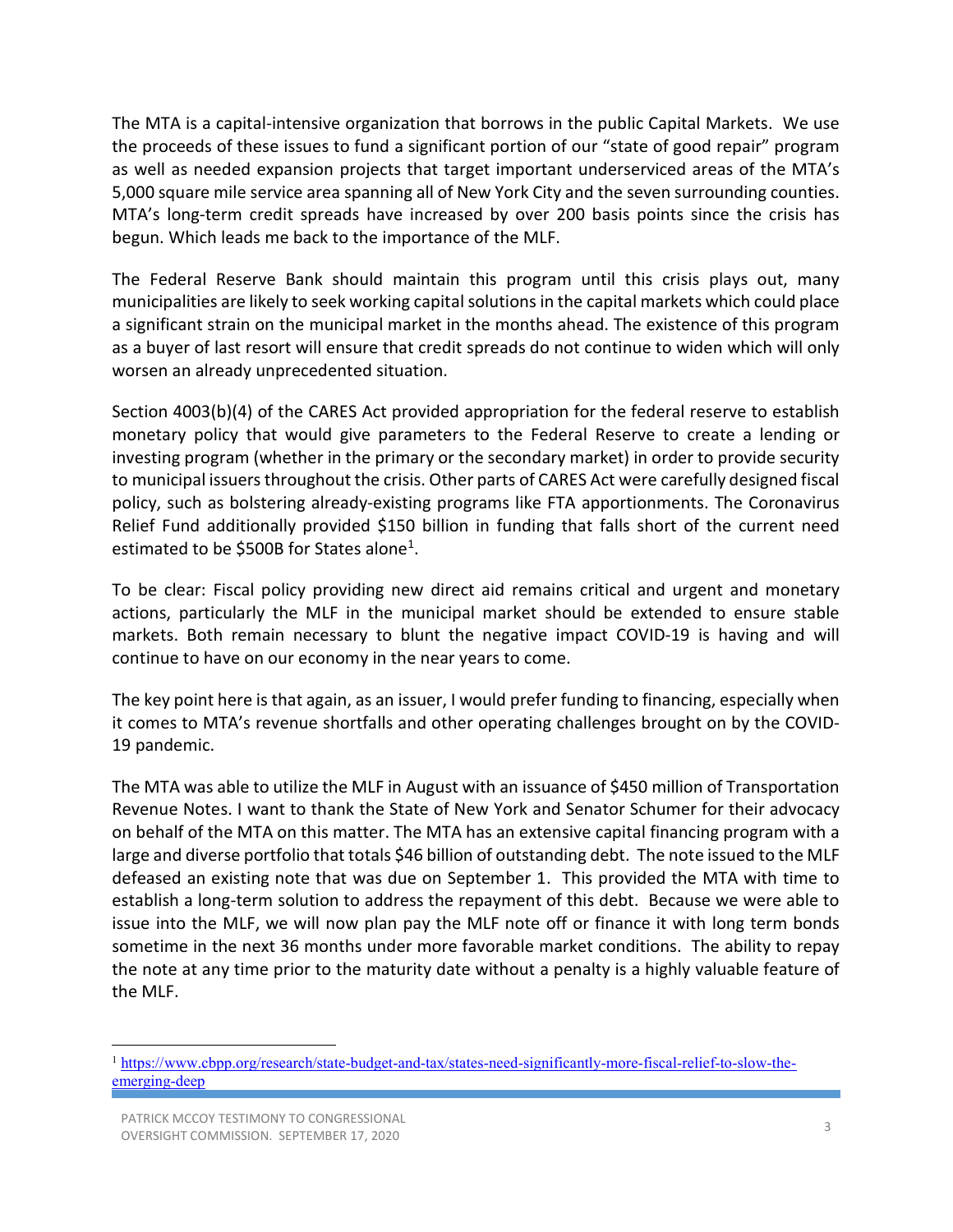To establish a market baseline, MTA conducted a competitive bid of the note that was ultimately placed with the MLF. We received 20 bids from 10 different banks totaling \$1.6 billion at varying rates. Market feedback from the bidders was that there was little to no pre-sale investor demand so the bids consisted of levels that the underwriting community was willing to risk their own capital, this is not unusual but it highlights the wait and see posture the investor community was taking. The average clearing true interest cost of the bids was 2.79%, in comparison to the Municipal Liquidity Facility at a true interest cost of 1.93%, a far preferable and less expensive choice for the MTA.

As a point of comparison, a similar Bond Anticipation Note that the MTA issued prior to the pandemic in January 2020 was issued at a true interest cost of 1.32%.

Despite the pandemic, the trains must keep running, as does the water, sewer, education, refuse collection; and in so doing, governments across the country need access to capital to provide the infrastructure necessary to provide essential services. State and local issuers using the taxexempt bond have delivered 75% of our nation's infrastructure needs. Beginning with the advent of COVID-19, that investment has stalled.

I would like to offer suggestions for the MLF that have the potential to help governments most in need and to provide issuers across the country the additional support to manage through the pandemic.

First, I would ask you to consider two elements of timing: facility termination and bond terms. The Federal Reserve has established the termination of the origination date of new debt as of December 31, 2020. When established, that may have been a reasonable termination date due to the uncertainty of timing of the pandemic. As our understanding of the impact and depth of pandemic has become somewhat clearer over these past months, we must acknowledge the forecasts from economists who have broadly have agreed that the recession-effects of necessary shut downs will have a lagging effect that will last well into 2021. Closing the window on December 31 will hardly capture the needs of states and local governments (even those limited few that are eligible entities today). An extension of the MLF's origination period into 2021 would very likely mean greater access for issuers who need it most.

The other timing challenge is presented in the 36-month maximum term of the MLF. Few governments across the country utilize short-term borrowing that extends beyond 60 months due to constitutional or local policy-imposed restrictions on short-term borrowing, including borrowing for operations. Because of this, the MLF is only relevant to a few large local governments across the country. If the facility was open to underwriting longer-term securities, benefits would be twofold. Issuers would be assured that there is a buyer for their capital financing needs. Most importantly, issuers could free up liquid resources that could be used to address the crisis.